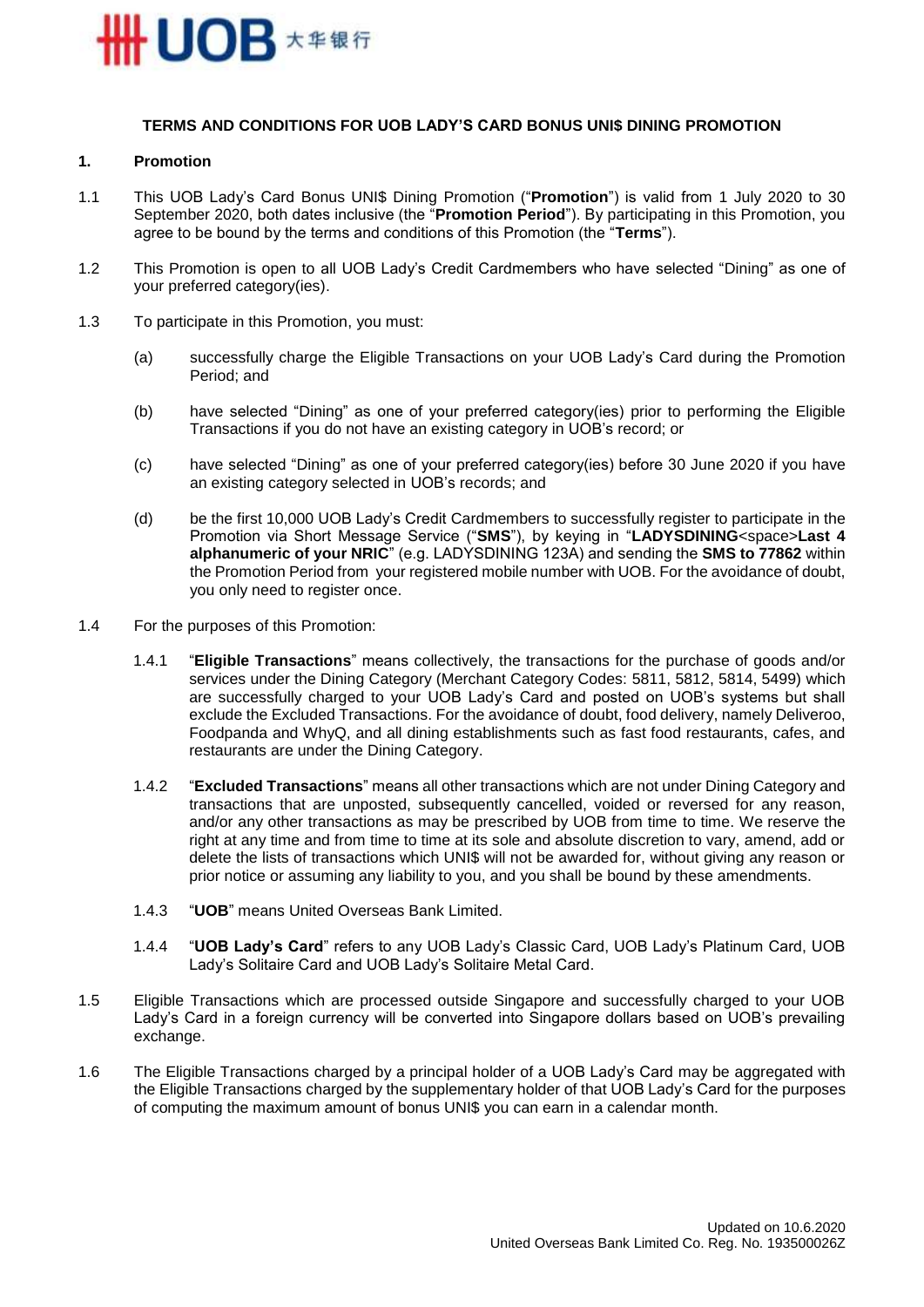# **2. Gift**

- 2.1 If you have satisfied all of the conditions in Clause [1.3](#page-0-0) above (each, an "**Eligible Customer**"), you shall be eligible to be awarded with the additional bonus 2X UNI\$ on your spend subject to Clause 2.2 (the "**Gift**"). The Gift will be credited to your UOB Lady's Card account within three months after the end of this Promotion.
- 2.2 The maximum amount of bonus 2X UNI\$ you can earn in a calendar month:
	- i. 400 UNI\$ which is equivalent to S\$1,000 spent, if you are a UOB Lady's Classic Card or UOB Lady's Platinum Card Cardmember; or
	- ii. 1,200UNI\$ which is equivalent to S\$3,000 spent if you are a UOB Lady's Solitaire Card or UOB Lady's Solitaire Metal Card Cardmember.
- 2.3 The Gift is not exchangeable for cash, credit or kind, in full or in part, and is not replaceable if lost, damaged or stolen. No reservation, refund or exchange of the Gift is allowed.
- 2.4 UOB may substitute the Gift with any item of equivalent or similar value, without prior notice or reason or being liable to any person.

### **3 General**

The General Terms and Conditions Governing Promotions set out in Appendix 1 will apply to this Promotion and form an integral part of these Terms.